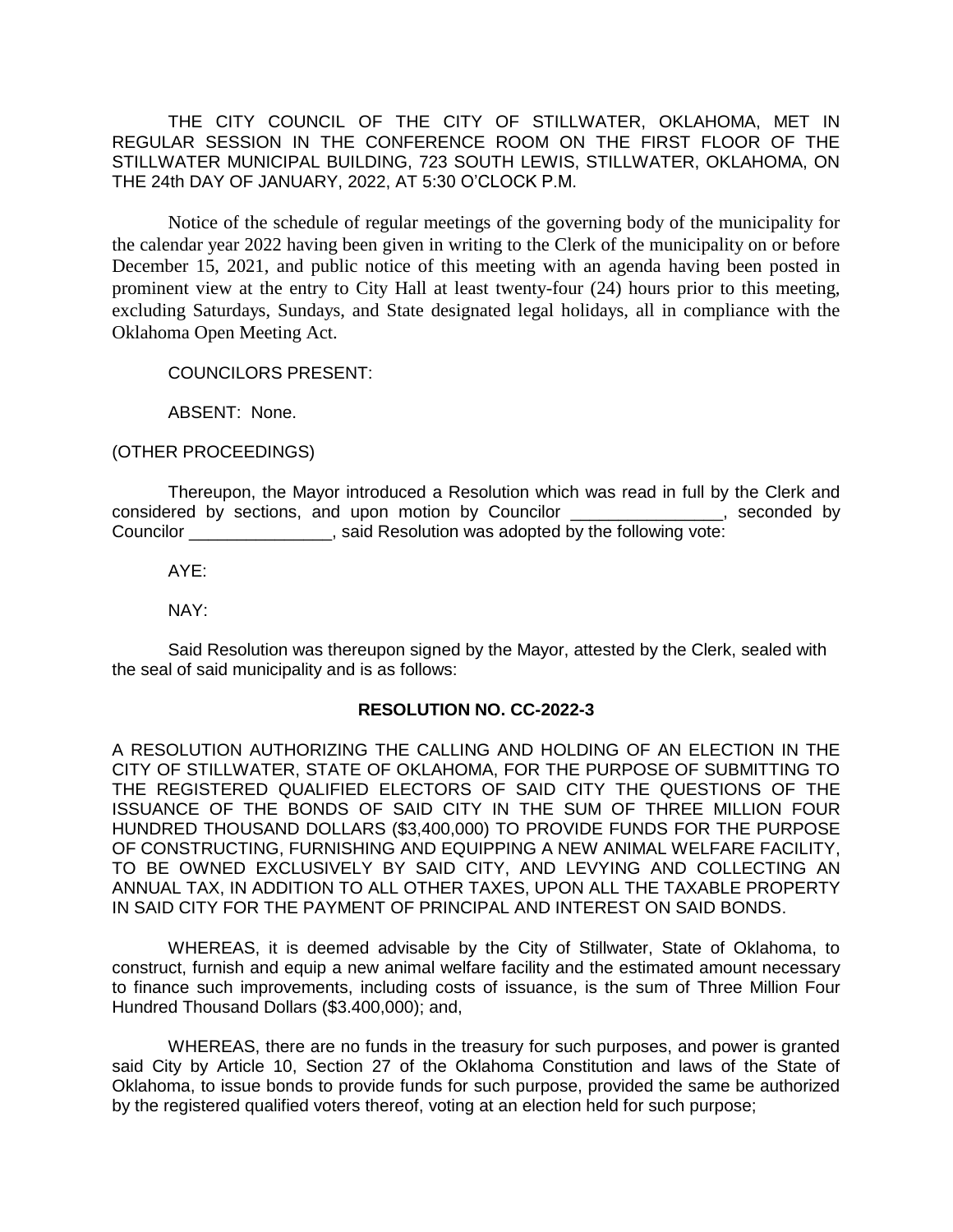BE IT RESOLVED BY THE CITY COUNCIL OF THE CITY OF STILLWATER, STATE OF OKLAHOMA:

SECTION 1. That the Mayor of the City of Stillwater be, and is hereby authorized and directed to call a special election to be held in said City on the 5th day of April, 2022, for the purpose of submitting to the registered qualified voters thereof the following proposition.

"SHALL THE CITY OF STILLWATER, STATE OF OKLAHOMA, INCUR AN INDEBTEDNESS BY ISSUING ITS BONDS IN ONE OR MORE SERIES IN THE SUM OF THREE MILLION FOUR HUNDRED THOUSAND DOLLARS (\$3,400,000) TO PROVIDE FUNDS FOR THE PURPOSE OF CONSTRUCTING, FURNISHING AND EQUIPPING A NEW ANIMAL WELFARE FACILITY TO BE OWNED EXCLUSIVELY BY SAID CITY; AND LEVY AND COLLECT AN ANNUAL TAX, IN ADDITION TO ALL OTHER TAXES, UPON ALL THE TAXABLE PROPERTY IN SAID CITY SUFFICIENT TO PAY THE INTEREST ON SAID BONDS AS IT FALLS DUE, AND ALSO TO CONSTITUTE A SINKING FUND FOR THE PAYMENT OF THE PRINCIPAL THEREOF WHEN DUE, SAID BONDS TO BEAR INTEREST AT NOT TO EXCEED THE RATE OF TEN PER CENTUM (10%) PER ANNUM, PAYABLE SEMIANNUALLY AND TO BECOME DUE SERIALLY WITHIN TWENTY (20) YEARS FROM THEIR DATE?"

Section 2. The specific project for which at least one hundred percent (100%) of the proceeds of the aforesaid Proposition No. 2 bonds shall be expended and the dollar amount for such project shall be as follows:

Construct, furnish and equip an approximately 16,000 square foot animal welfare facility on land situated on Main Street just North of the existing City animal welfare building to replace such existing facility. The new facility will provide specialized ventilation and water systems and will contain quarantine rooms, an outdoor exercise area with turf, Waste disposal system and cremation unit.

## \$3,400,000

SECTION 3. That such call for said election shall be by proclamation signed by the Mayor of the City and attested by the City Clerk setting forth the proposition to be voted upon and the hours of opening and closing of the polls and the names of the person who shall conduct said election. That the ballots shall set forth the propositions to be voted upon substantially as set out in Section 1 hereof, and that the returns of said election shall be made to and canvassed by the Payne County Election Board.

PASSED AND APPROVED this 24th day of January, 2022.

CITY OF STILLWATER, OKLAHOMA

\_\_\_\_\_\_\_\_\_\_\_\_\_\_\_\_\_\_\_\_\_\_\_\_\_\_\_\_\_\_\_\_\_\_\_

WILL JOYCE, MAYOR

ATTEST: (SEAL)

\_\_\_\_\_\_\_\_\_\_\_\_\_\_\_\_\_\_\_\_\_\_\_\_\_ TERESA KADAVY, CITY CLERK